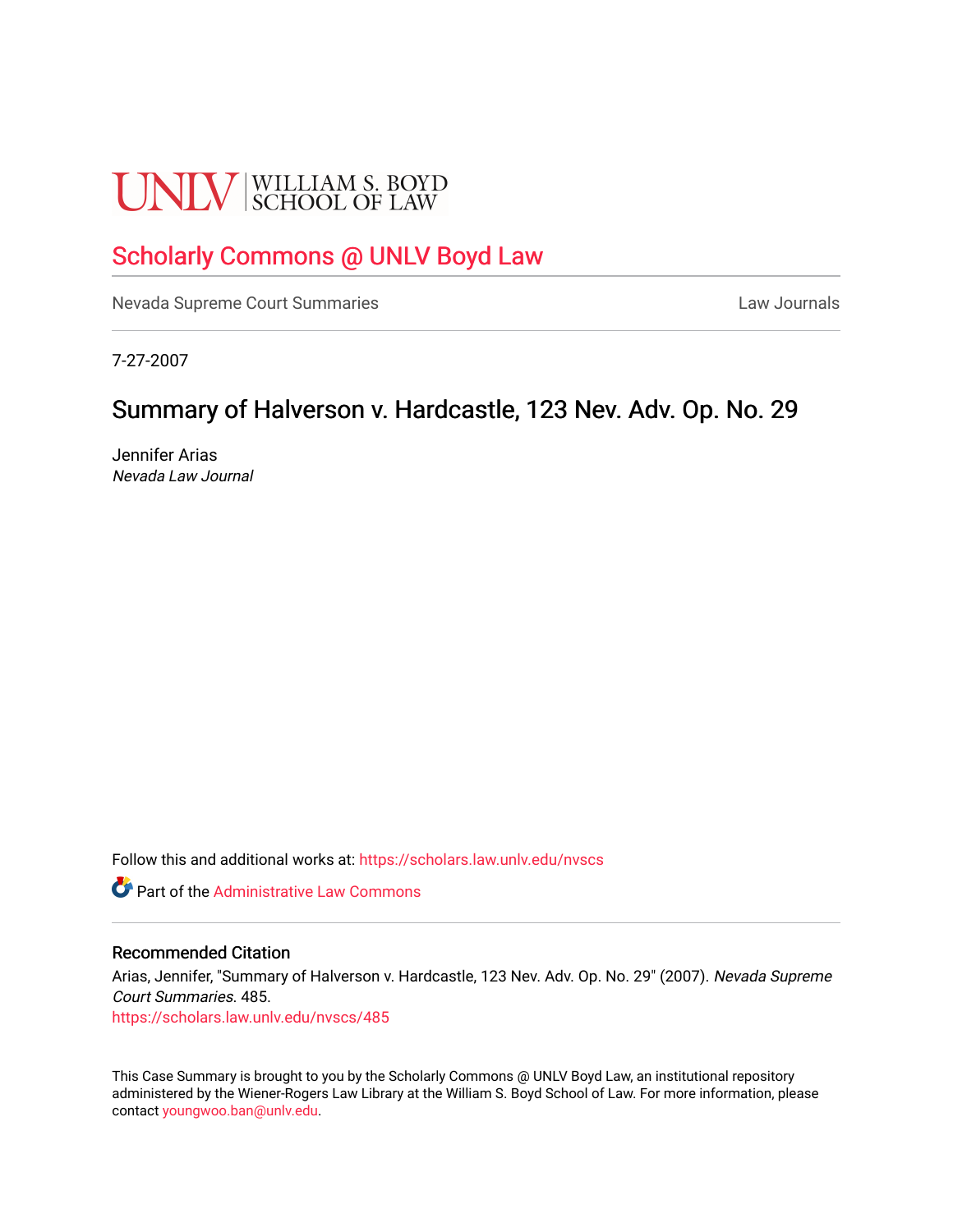*Halverson v. Hardcastle***, 123 Nev. Adv. Op. No. 29 (July 27, 2007)[1](#page-1-0)**

## **ADMINSTRATIVE LAW-WRIT OF QUO WARRANTO**

### **Summary**

Petition granted in part and denied in part for a writ of quo warranto challenging a chief justice's authority to require another district judge to meet with a committee of judges, to remove and reassign that judge's criminal caseload, and to temporarily bar that judge from entering the courthouse.

## **Disposition/ Outcome**

Chief Judge Hardcastle's actions in appointing a three-judge committee and in removing Judge Halverson's criminal cases constituted a proper exercise of her administrative authority; a writ of quo warranto is not warranted to address those issues. However, with respect to a May  $10<sup>th</sup>$  order banning Judge Halverson from the justice center until she cooperates. Chief Judge Hardcastle overstepped her authority.

## **Factual and Procedural History**

In 2006, the people of Clark County elected Elizabeth Halverson to a district court judgeship. Three moths after assuming duties, Halverson asserts that in an article Judge Hardcastle, chief judge of the Eight Judicial District, commented on the judge's performance. During the next several weeks, events took place which led to the instant quo warranto proceeding.

The first event occurred when Chief Judge Hardcastle asked s three-judge panel to assist Halverson's transition on the bench after alleged reports that she met with jurors in a criminal matter outside the presence of counsel's presence and often demeaned her staff. The panel submitted reports regarding Halverson's behavior with her staff and inappropriate comments while conducting trials. The committee of judges explained to Halverson the "specifics" of her alleged improper behavior and she became "defensive." Despite Chief Judge Hardcastle's purported beneficial intentions, Judge Halverson viewed the committee's review of her and her staff as punitive.

The second event occurred when Chief Judge Hardcastle reassigned Halverson's criminal caseload to other incoming judges, each of whom had extensive experience in criminal law, and gave Halverson a "civil-only" caseload. While Halverson "was initially receptive" to the reassignment, she later protested arguing that the change was punitive.

 $\overline{a}$ 

<span id="page-1-0"></span><sup>&</sup>lt;sup>1</sup> By Jennifer Arias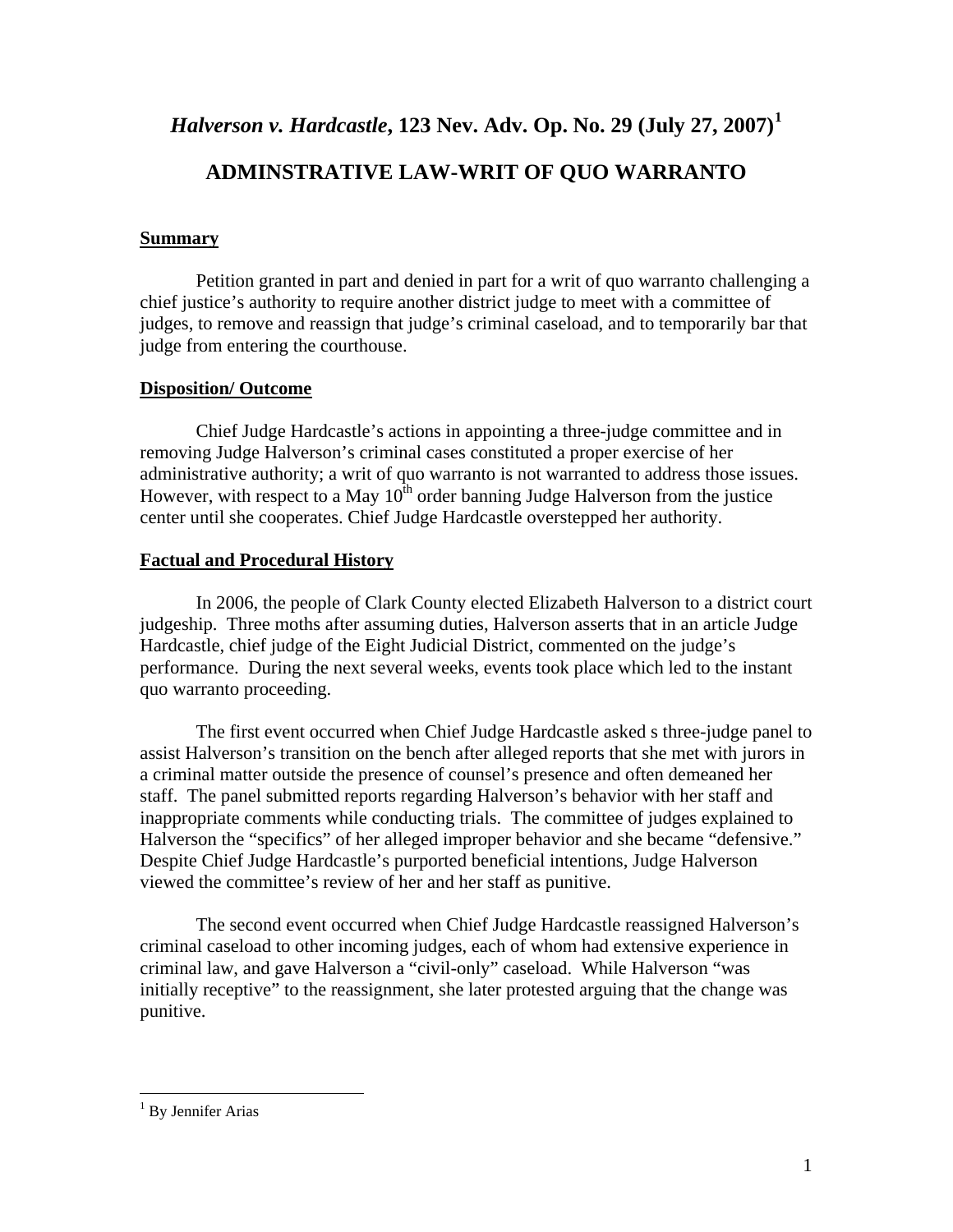The third event occurred when Halverson was barred form the Clark County Regional Justice Center. Halverson personally hired two "bodyguards" to secure the office for her and her staff without the informing court administration or court security. There was an unauthorized search in Judge Halverson's chambers but the personal bodyguards stopped the group before entering the office. The following day, Hardcastle met with the three-judge committee and the court administration to discuss the previous day's events. They all agreed that the bodyguards should be removed from the courthouse and that Las Vegas Metropolitan Police Department should be present when the removal occurred. The removal did not take place and the police left without incident. Halverson insisted that she was allowed to retain private bodyguards. She later was asked to meet with the judge committee, but refused because she was not contacted through her attorney. Chief Judge Hardcastle, the presiding judges, and the court administration agreed that Halverson and her bodyguards should be removed until Halverson agreed to meet with them to discuss everyone's security concerns.

On May 10, 2007, Hardcastle entered an administrative order prohibiting Halverson and her two private bodyguards from entering the Regional Justice Center. Judge Halverson contends that she was not notified nor had the opportunity to be heard before being banned from the building. Chief Judge Hardcastle ordered that, "in order to protect public safety and to prevent further interference with the orderly administration of justice in the courthouse," Halverson, effective immediately, was barred from the justice center until she agreed to meet with the three-judge committee.

Halverson's petition for writ of quo warranto followed these events, in which Judge Halverson specifically challenges Judge Hardcastle's authority to do three things: (1) require her to meet with the three-judge committee concerning her judicial and nonjudicial activities; (2) remove and reassign her criminal caseload; (3) order that she be barred from the justice center until she agrees both to meet with the committee of judges and to discontinue her "disruptive behavior and threats to courthouse security."

#### **Discussion**

A chief judge is authorized to administratively coordinate "the smooth running of court business," however, all elected judges enjoy coextensive and concurrent jurisdiction and power, and the Nevada Commission on Judicial Discipline enjoys exclusive authority over formal judicial discipline. Thus, if the chief judge's administrative powers include the evaluation of a fellow judge's conduct and rendering punishment against a judge, such action will interfere with other judicial officers and the Nevada Commission on Judicial Discipline.

The chief judge is broadly authorized to carry out the district courts' inherent authority to ensure the orderly administration of judicial business. As long as the chief judge follows relevant statutes and court rules, he or she may convene committees of judges to review another judge's conduct in processing cases and even remove or reassign cases. Also, under certain circumstances, she may properly exercise her supervisory authority over court business to ban another judge from the courthouse.